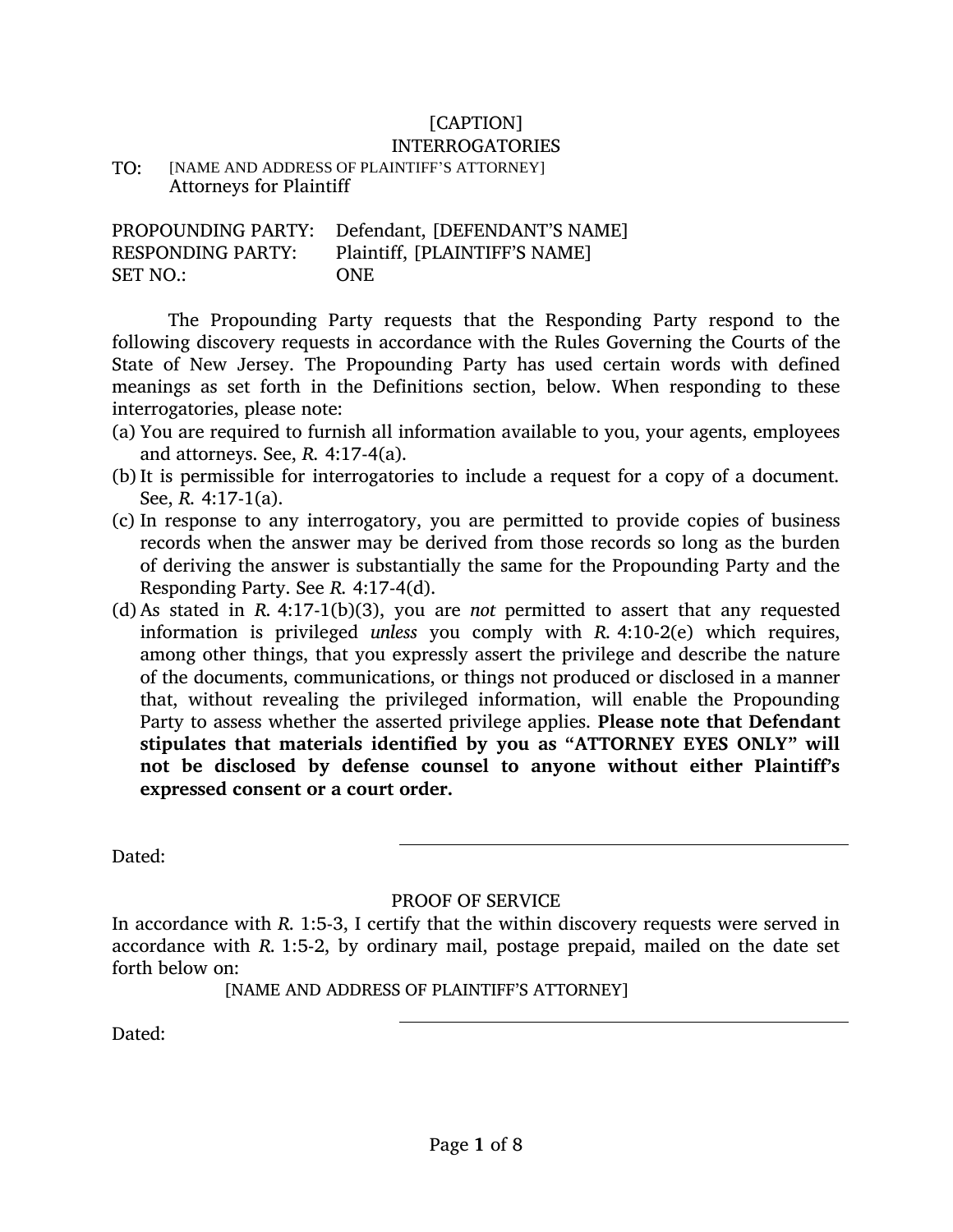#### **DEFINITIONS**

The following words, when used with the initial letter capitalized, has the designated meaning:

- (A) "Account" means the indebtedness alleged in the Complaint.
- (B) "Business Record" means a Record which includes a statement of an act or event and was created by any business.
- (C) "Computer Record" means a Record which is an electronic recording of information as well as a printout which comes from such an electronic recording.
- (D) "Declarant" means a Natural Person who made a Sworn Statement.
- (E) "Immediate Assignor" means the Person from whom you purchased the Account.
- (F) "Natural Person" means a human being.
- (G) "Original Creditor" is the Person with whom the Account was originally created for Defendant.
- (H) "Person" means any entity and includes, without limitation, a Natural Person, sole proprietorship, limited liability company, government or governmental subdivision, and any type of partnership, corporation, association, organization, institution, or firm.
- (I) "Record" includes all recorded information, including "documents" as used in *R.* 4:18-1(a) and "writing" as used in *Evid.R.* 801(e), which concern or relate to the Account.
- (J) "Sworn Statement" means a written statement relating to, concerning or regarding any fact involved in this lawsuit which was made under oath or permitted by court rule or statute to have the same effect as a statement made under oath including, without limitation, an affidavit, a declaration made pursuant to 28 U.S.C. § 1746, and a certification made pursuant to *R.* 1:4-4(b).
- (K) "You," "your", "yours", "yourself" refers to the Plaintiff.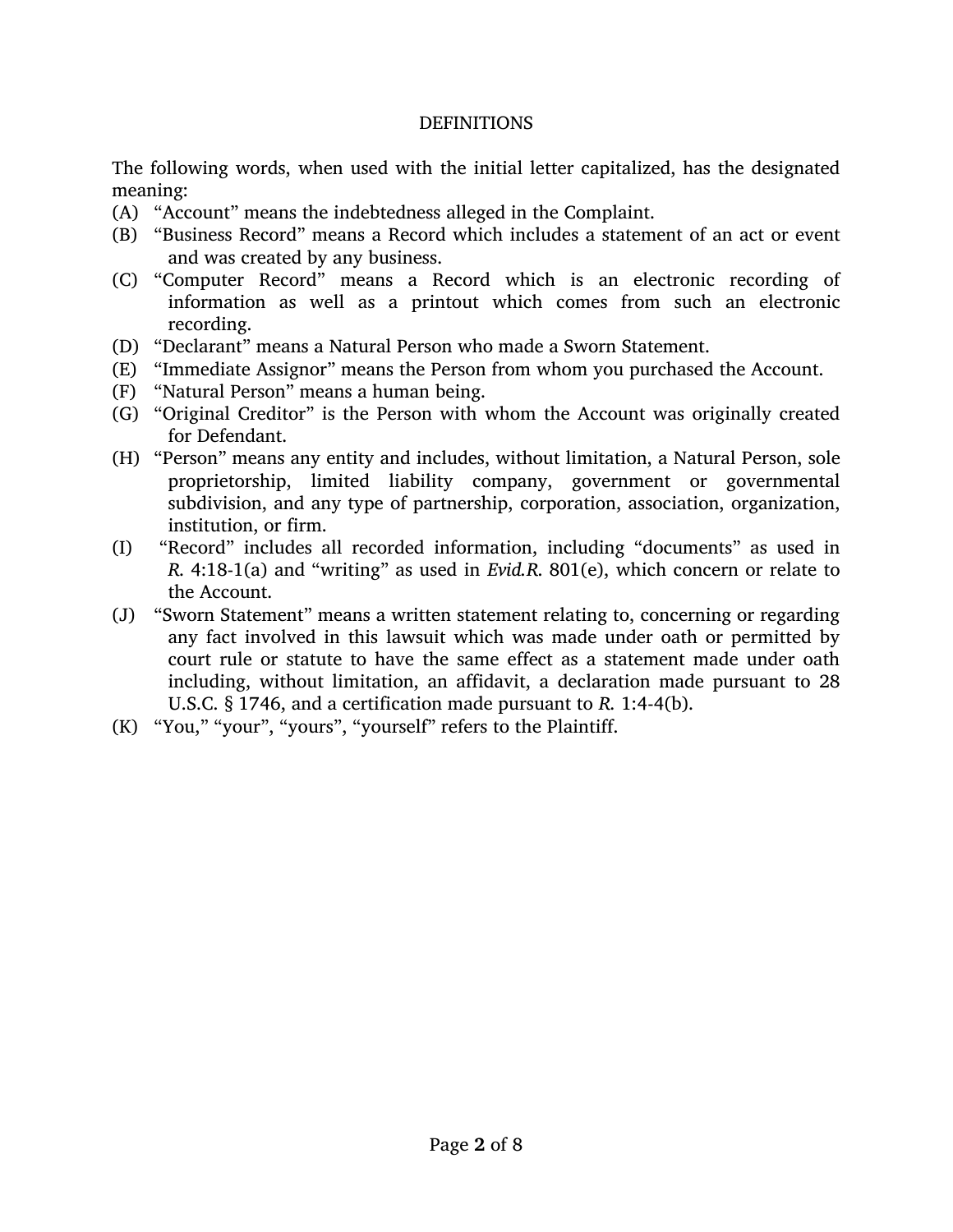### **INTERROGATORIES**

- 1. **State the names and addresses of all persons who have knowledge of any facts relating to the case.**
- 2. **Identify all documents that may relate to this action, and attach copies of such document.**
- 3. **Attach a complete copy of any written records or documents that you have regarding defendant, along with a typed transcription of any handwritten records and documents.**
- 4. **Identify all correspondence between plaintiff and the defendant or its representatives, and attach copies.**
- 5. **If you claim that the defendant made any admissions as to the subject matter of this lawsuit, state: (a) the date made; (b) the name of the person by whom made; (c) the name and address of the person to whom made; (d) where made; (e) the name and address of each person present at the time the admission was made; (f) the contents of the admission; and (g) if in writing, attach a copy.**
- 6. **If you or your representative and the defendant have had any oral communication concerning the subject matter of this lawsuit, state: (a) the date of the communication; (b) the name and address of each participant; (c) the name and address of each person present at the time of such communication; (d) where such communication took place; and (e) a summary of what was said by each party participating in the communication.**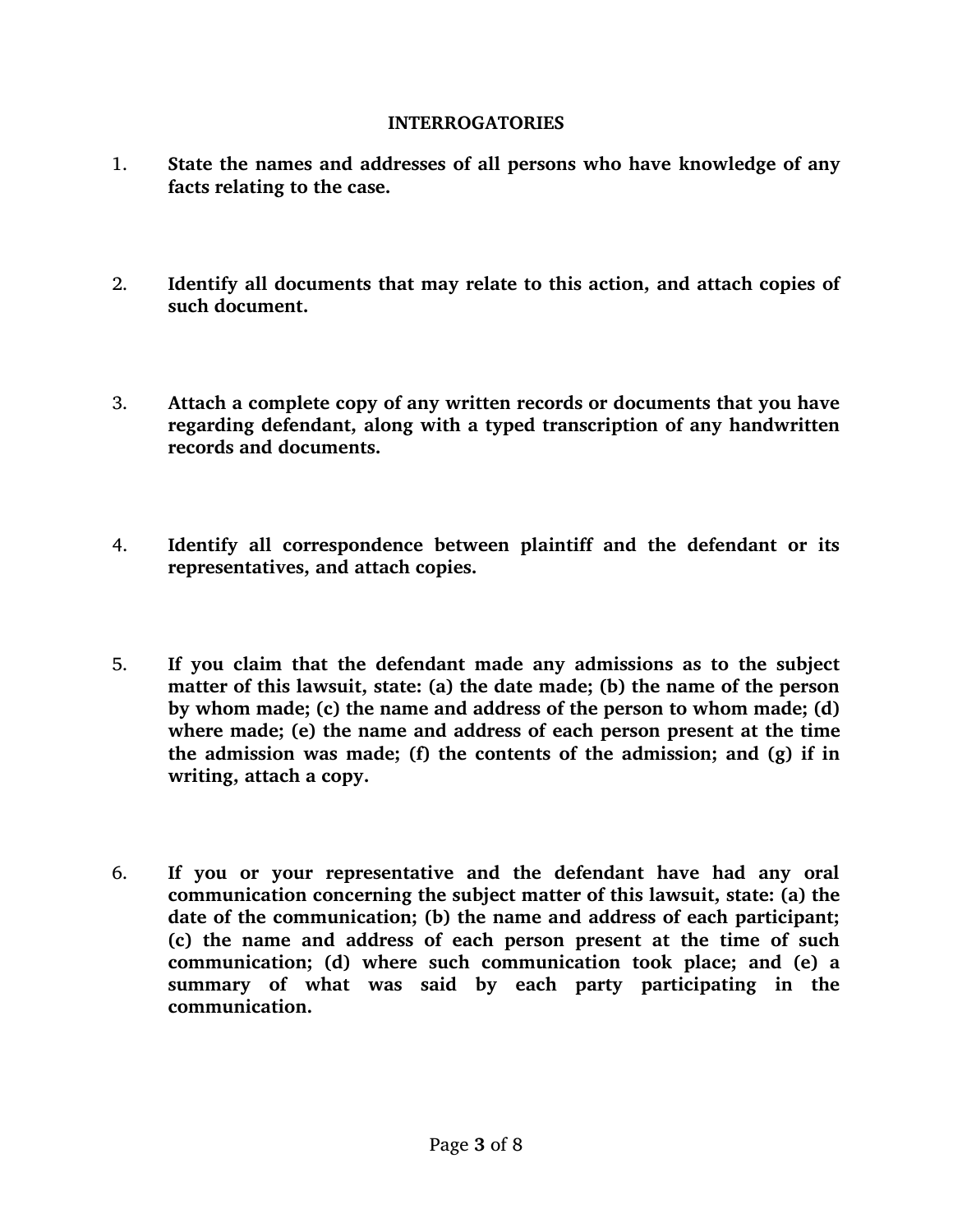- 7. **If you claim that the violation of any statute, rule, regulation or ordinance is a factor in this litigation, state the exact title and section.**
- 8. **Set forth a particular statement of the items of the claim, their amounts and dates, a calculation in figures of the amount of interest, the payments or credits, if any, and the net amount due.**
- <span id="page-3-0"></span>9. If the Account was assigned by the Original Creditor, set forth the date and a description sufficient to identify each Record which reflects or memorializes each assignment beginning with the Original Creditor and ending with you. [Note that defense counsel anticipates that you will identify such things as forward flow agreements, purchase and sale agreements, bills of sale, and schedules of accounts; in addition, please consult *R*. 4:10-2(e)(1) concerning withholding any information.]
- 10. Attach a copy of each Record identified in your response to Interrogatory [#9.](#page-3-0)
- 11. With respect to each assignment of the Account, identify the name of each Natural Person who has personal knowledge as to whether the Account was described or identified in the assignment.
- <span id="page-3-1"></span>12. Identify all Records in your possession concerning the Account.
- 13. Attach a copy of each Record identified in your response to Interrogatory [#12.](#page-3-1)
- <span id="page-3-2"></span>14. Identify each request you sent to either the Original Creditor or assignee of the Account for either a Record or information about the Account.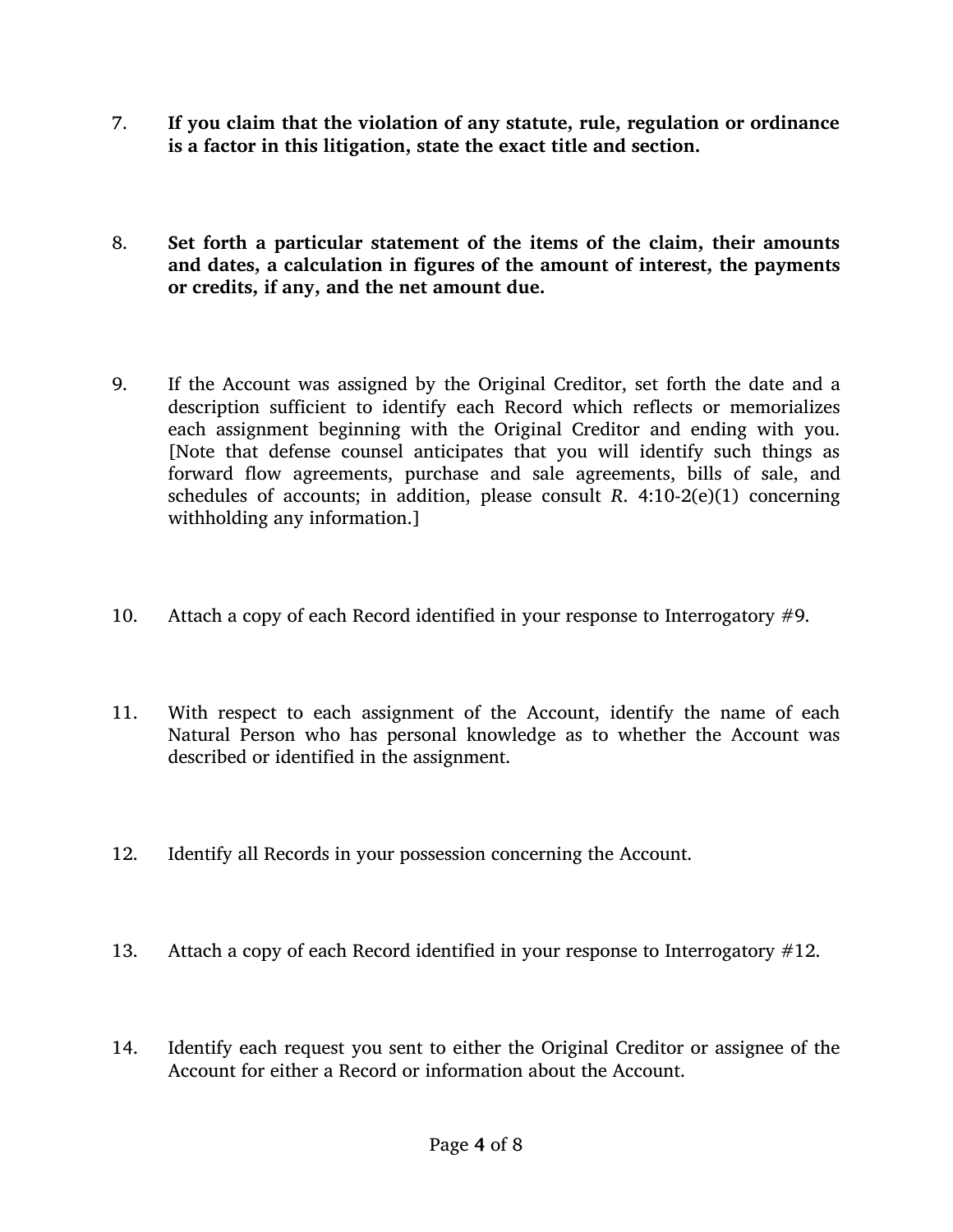- 15. Attach a copy of each request identified in your response to Interrogatory [#14.](#page-3-2)
- 16. Attach a complete copy of the response you received for each request identified in your response to Interrogatory [#14.](#page-3-2)
- 17. What is the date on which the Account went into default?
- 18. What is the date of the Account's last billing statement?
- 19. Explain any difference between the Account's charge off balance and the balance on the Account's last billing statement.
- 20. State the name of each Natural Person known to you or to your attorneys who can demonstrate that each Computer Record is what you claim it to be.
- 21. State the name of each Natural Person known to you or to your attorneys who is familiar with the record system used to create and store each Computer Record.
- 22. State the name of each Natural Person known to you or to your attorneys who can establish that it was the regular practice of the business which created each Computer Record to make it.
- 23. State the name of each Natural Person known to you or to your attorneys who has personal knowledge that each Business Record was made at or near the time of observation by a person with actual knowledge or from information supplied by such a person.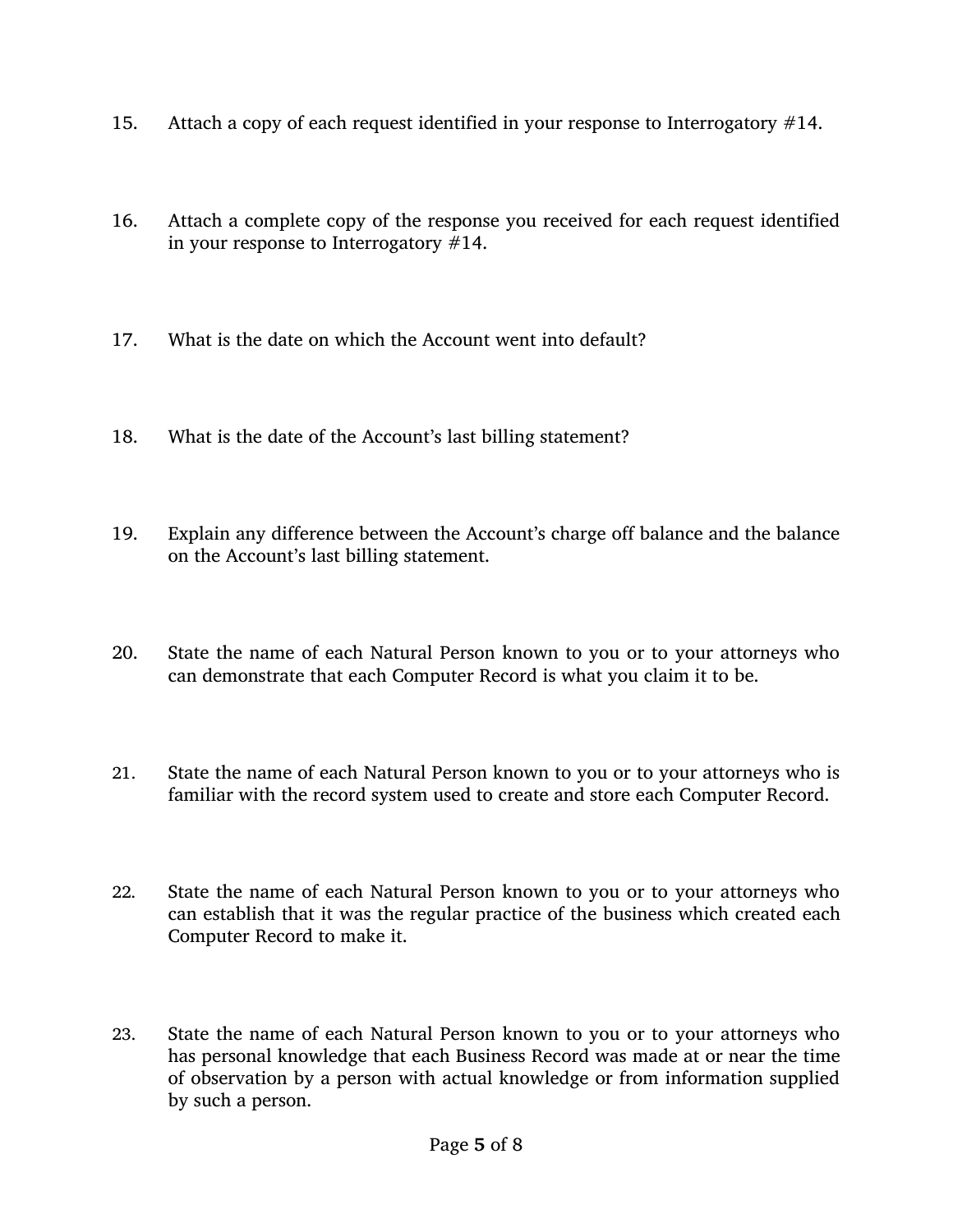- 24. State the name of each Natural Person known to you or to your attorneys who has personal knowledge that each Business Record was made by a business whose regular practice was make that type or kind of Business Record.
- 25. State the name of each Natural Person known to you or to your attorneys who has personal knowledge that each Business Record was in fact made in the regular course of the business which made it.
- 26. Attach a copy of each Sworn Statement and indicate in the space below that the requested item(s) are attached or state the reason why it is not attached.
- 27. For each Sworn Statement, state whether you have the version which contains the Declarant's original signature.
- 28. Attach a copy of each Record relied on or used by each Declarant in preparing his or her Sworn Statement and indicate in the space below that the requested items are attached or state the reason why it is not attached.
- 29. State the number (or, if unknown, a reasonable estimate of the number) of affidavits, declarations and certifications made by each Declarant on the same date as the Declarant's Sworn Statement.
- 30. If you assert a claim for legal fees, attach your written retainer agreement with your attorney and indicate in the space below that the requested item is attached or state the reason why it is not attached.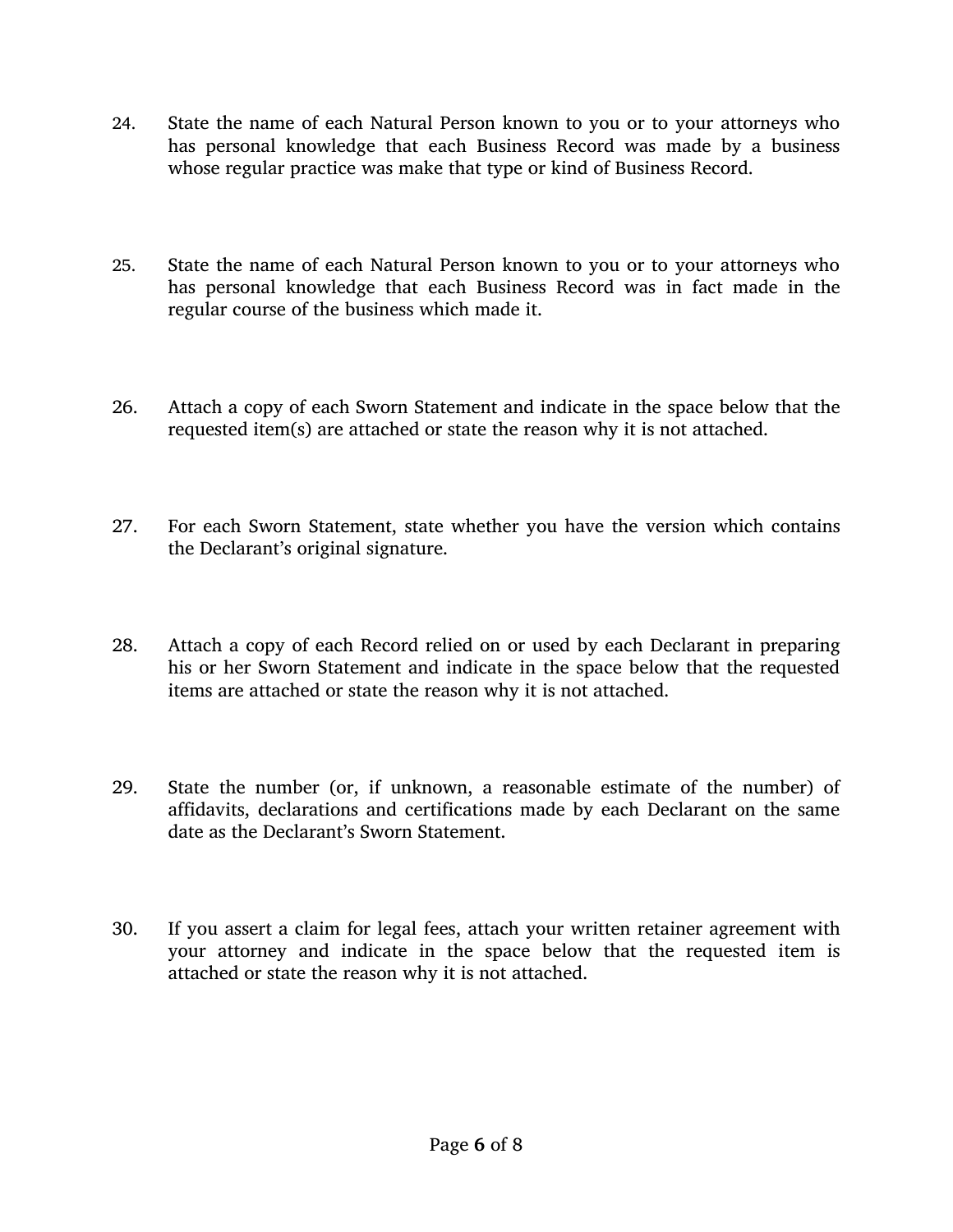- 31. Attach a copy of Defendant's application in connection with the Account. If you do not have possession of that application, state whether you have requested a copy from anyone.
- 32. Were there written terms and conditions which governed the Account **at the time the Account was opened**?
- 33. Were the written terms and conditions which governed the Account **at the time the Account was opened** changed, modified, amended or replaced at any time after the Account was opened?
- 34. If you contend that Defendant's payment obligations on the Account arose out of transactions **other than** transactions in which the money, property, insurance or services which are the subject of the transactions are primarily for personal, family or household purposes, then state the factual basis for your contention.
- 35. Identify and produce a copy of all documents reflecting that the information described in 15 U.S.C.  $\S$  1637(a)(1) through (8) (to the extent applicable) was disclosed to Defendant before the Account was opened.
- 36. Identify and produce a copy of all documents which you understand as constituting written notice of an increase in the Account's annual percentage rate in accordance with 15 U.S.C. § 1637(i).
- 37. Do you have any claims against Defendant other than those arising out of the Account?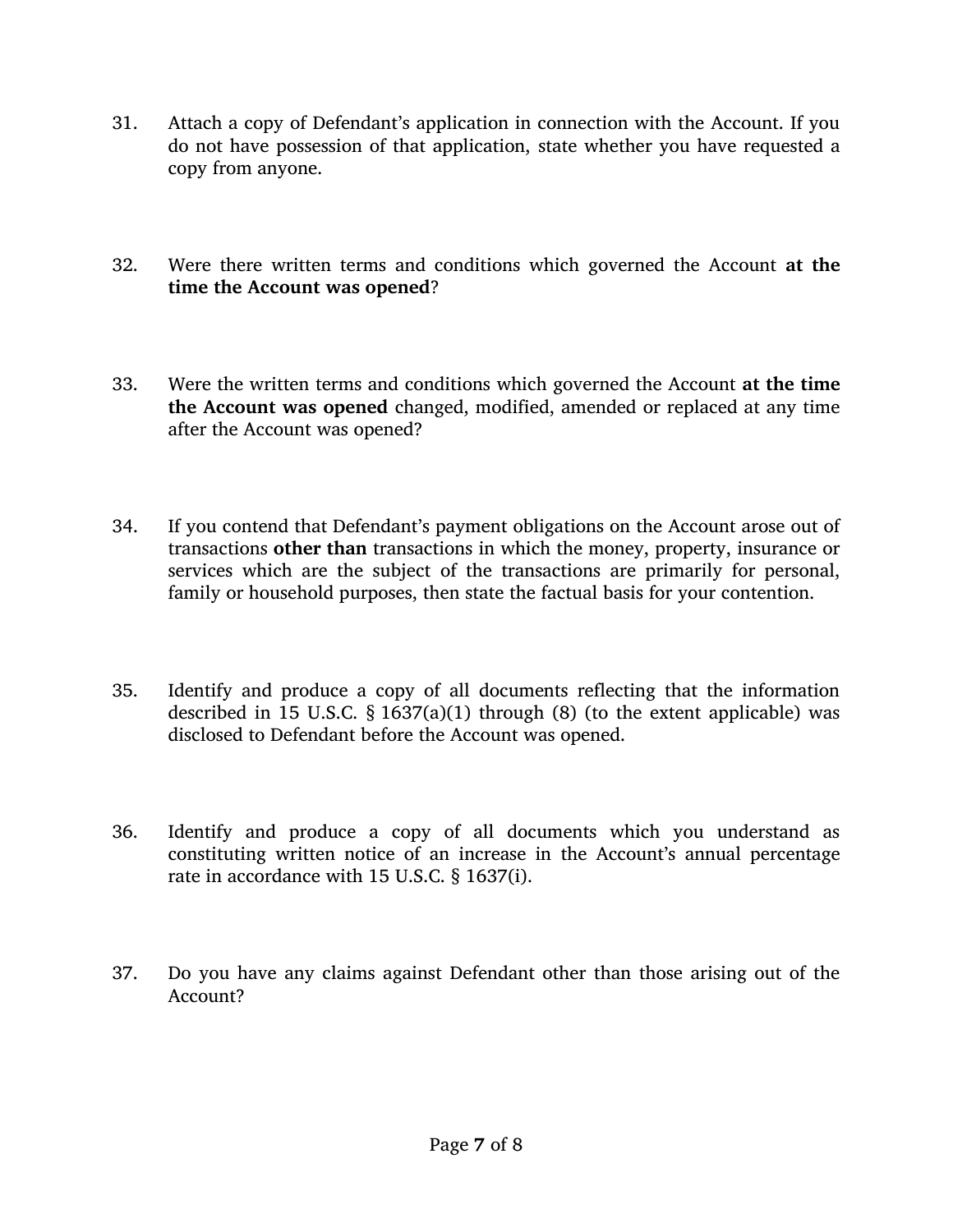- 38. Identify each individual you expect to call at trial as an expert witness and include the subject matter on which each person is expected to testify, the substance of the facts and opinions to which the expert is expected to testify and a summary of the grounds for each opinion.
- 39. What is the full name, job title and work address of the Natural Person who certified the answers to these interrogatories on your behalf?

## [END OF INTERROGATORIES]

## RESPONDING PARTY'S CERTIFICATION TO ANSWERS TO INTERROGATORIES

*I certify that the foregoing statements made by me are true. I am aware that if any of the foregoing statements made by me are wilfully false, I am subject to punishment.*

Dated: [Print Name and Title Below Signature]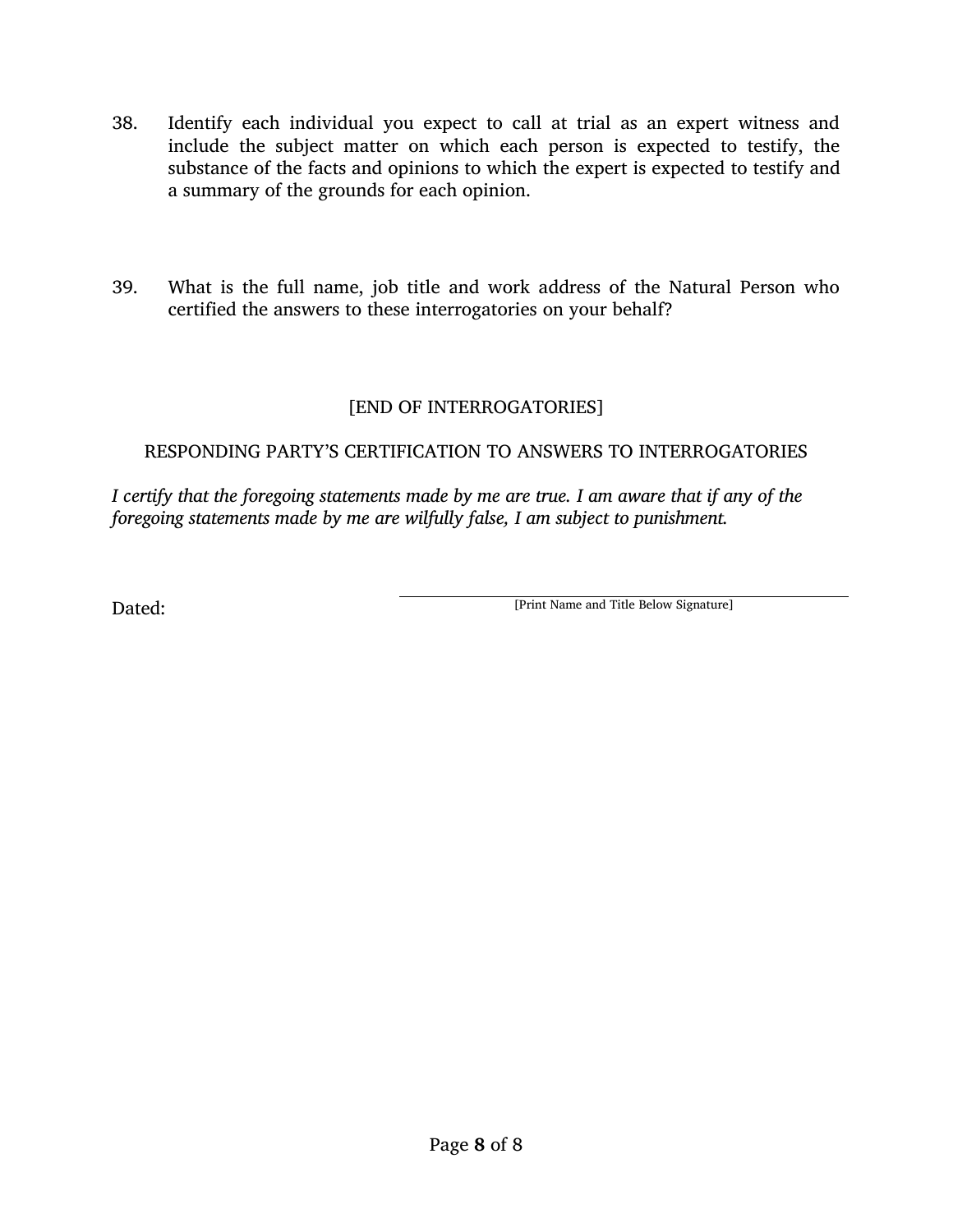## [CAPTION]

#### REQUESTS FOR ADMISSION

TO: [NAME AND ADDRESS OF PLAINTIFF'S ATTORNEY] Attorneys for Plaintiff

|                          | PROPOUNDING PARTY: Defendant, [DEFENDANT'S NAME] |
|--------------------------|--------------------------------------------------|
| <b>RESPONDING PARTY:</b> | Plaintiff, [PLAINTIFF'S NAME]                    |
| <b>SET NO.:</b>          | <b>ONE</b>                                       |

The Propounding Party requests that the Responding Party respond to the following discovery requests in accordance with the Rules Governing the Courts of the State of New Jersey. The Propounding Party has used certain words with defined meanings as set forth in the Definitions section, below. When responding, please note the following as required under *R.* 4:22-1:

- (1) Each matter is admitted unless, within 30 days after service of the request, or within such shorter or longer time as the court may allow, the party to whom the request is directed serves upon the party requesting the admission a written answer or objection addressed to the matter, signed by the party or by the party's attorney.
- (2) If objection is made, the reasons for the objection shall be stated.
- (3) If not admitted, your answer shall specifically deny the matter or set forth in detail the reasons why the answering party cannot truthfully admit or deny the matter.
- (4) A denial shall fairly meet the substance of the requested admission, and when good faith requires that a party qualify the answer or deny only a part of the matter of which an admission is requested, the party shall specify so much of it as is true and qualify or deny the remainder.
- (5) An answering party may not give lack of information or knowledge as a reason for failure to admit or deny unless stating that a reasonable inquiry was made and that the information known or readily obtainable is insufficient to enable an admission or denial.
- (e) A party who considers that a matter of which an admission has been requested presents a genuine issue for trial, may not, on that ground alone, object to the request but may, subject to the provisions of *R.* 4:23-3, deny the matter or set forth reasons for not being able to admit or deny.

Dated:

### PROOF OF SERVICE

In accordance with *R.* 1:5-3, I certify that the within discovery requests were served in accordance with *R.* 1:5-2, by ordinary mail, postage prepaid, mailed on the date set forth below on:

[NAME AND ADDRESS OF PLAINTIFF'S ATTORNEY]

Dated: